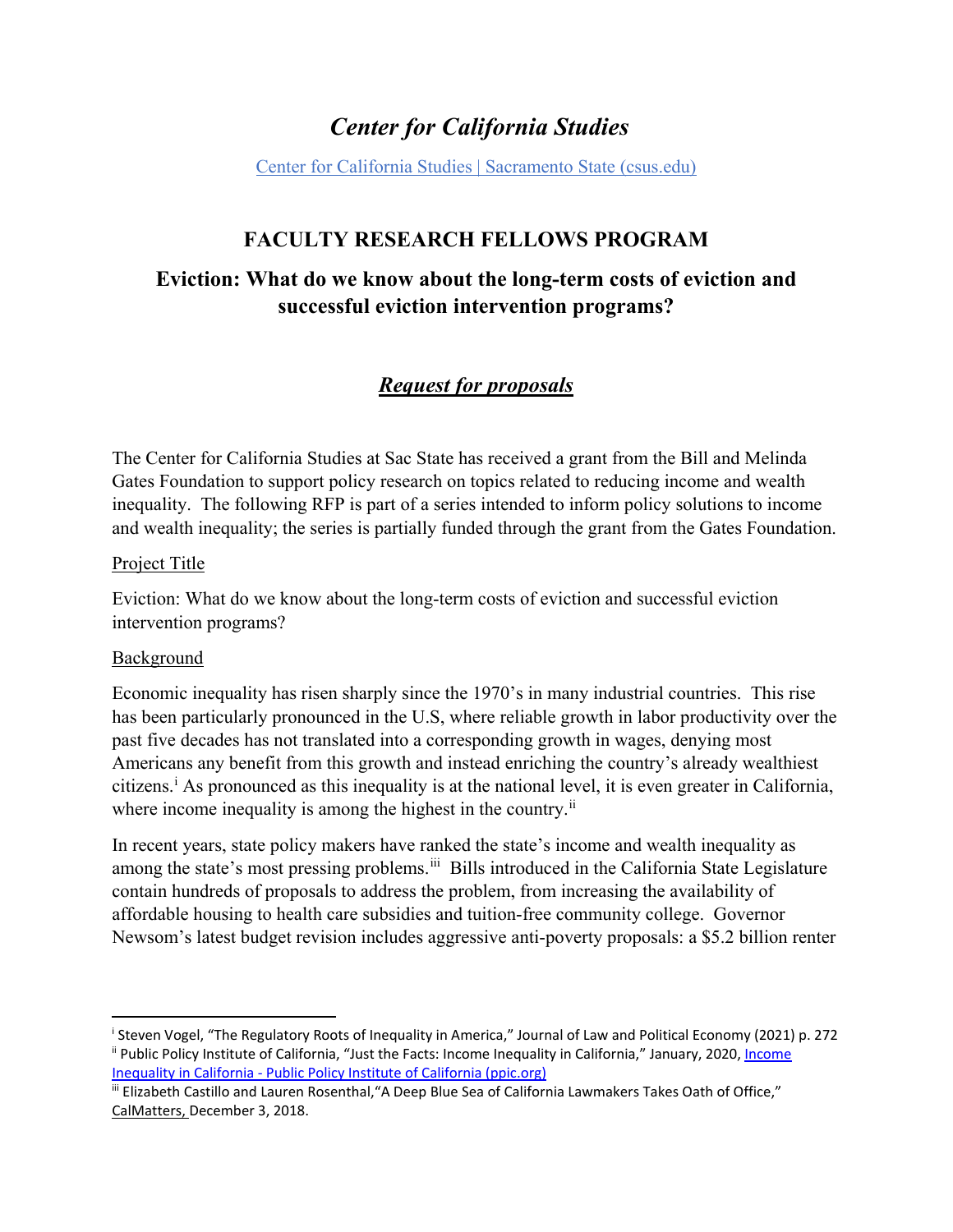assistance package, proposals on affordable housing and homelessness, and a universal basic income pilot program. [iv](#page-1-0)

Of the numerous policy solutions pursued to address the growing income and wealth divide in California, the most intractable seems to be affordable housing and growing homelessness. In a 2020 PPIC poll, 63% of Californians said housing affordability is a big problem in their area.<sup>[v](#page-1-1)</sup> In a 2020 report, the State Auditor noted that in 523 out of 539 jurisdictions in California, at least 1 in 5 low-income rental households spends at least half of their income on housing – a severe financial burden.<sup>[vi](#page-1-2)</sup> Our history of discriminatory housing policies, denying some the support or even ability to build wealth through homeownership, also means that certain groups are more likely to face the threat of eviction because they are less likely to have the wealth to weather a financial crisis. The undue burden of housing costs extends into the middle class as well: by some estimates, 4 out of 10 California spend more than 30% of their income on housing, a threshold considered financially burdensome by most economists.<sup>vii</sup>

Unfortunately, the housing affordability crisis is not expected to subside anytime soon; the State Auditor estimates that the state will need to build 125,000 affordable housing units annually through 2029, far more than we currently build, to address the current shortage.<sup>viii</sup> The economic effect of this affordable housing shortage is a financial strain for many Californians, but for some, the ultimate effect is eviction, affecting tens of thousands of Californians a year.<sup>[ix](#page-1-5)</sup>

The long-term effects of eviction can be devastating. Fortunately, due to the economic hardships experienced by many renters due to COVID-19, California lawmakers have supported temporary eviction moratoriums and other supports for struggling renters. It is unclear, however, how the state's eviction protections will evolve once the COVID-19 crisis is over. Given the difficulty of increasing the state's affordability housing supply, a possible spike in evictions can only lead to long-term homelessness for those affected.

# Purpose of Research

This research is intended to aid state policymakers in crafting policies to reduce poverty and overall income and wealth inequality in California. It is intended to answer the following policy questions:

• What does existing research say about the long-term effects of eviction on an individual or family's mental health, financial well-being, educational attainment, and long-term economic trajectory (e.g., trauma, credit, lost schooling, homelessness)?

 $\overline{\phantom{a}}$ 

<span id="page-1-0"></span>iv [California Roars Back: Governor Newsom Presents \\$100 Billion California Comeback Plan | California Governor](https://www.gov.ca.gov/2021/05/14/california-roars-back-governor-newsom-presents-100-billion-california-comeback-plan/)

<span id="page-1-1"></span><sup>v</sup> [PPIC Statewide Survey: Californians and Their Government - Public Policy Institute of California](https://www.ppic.org/publication/ppic-statewide-survey-californians-and-their-government-february-2020/)

<span id="page-1-2"></span>vi [Report 2020-108 \(ca.gov\)](http://auditor.ca.gov/reports/2020-108/summary.html#:%7E:text=California%27s%20ongoing%20affordable%20housing%20shortage%20has%20contributed%20to,housing%20at%20both%20the%20state%20and%20local%20levels.)

<span id="page-1-3"></span>vii [California's Affordable Housing Crisis: Why Prices Are So High and How to Solve It \(bloomberg.com\)](https://www.bloomberg.com/graphics/2019-california-housing-crisis/) viii [Report 2020-108 \(ca.gov\)](http://auditor.ca.gov/reports/2020-108/summary.html#:%7E:text=California%27s%20ongoing%20affordable%20housing%20shortage%20has%20contributed%20to,housing%20at%20both%20the%20state%20and%20local%20levels.)

<span id="page-1-4"></span>

<span id="page-1-5"></span><sup>&</sup>lt;sup>ix</sup> Eviction Lab, [Eviction Map & Data | Eviction Lab](https://evictionlab.org/map/#/2000?geography=states&type=er&locations=06,-117.903,35.5)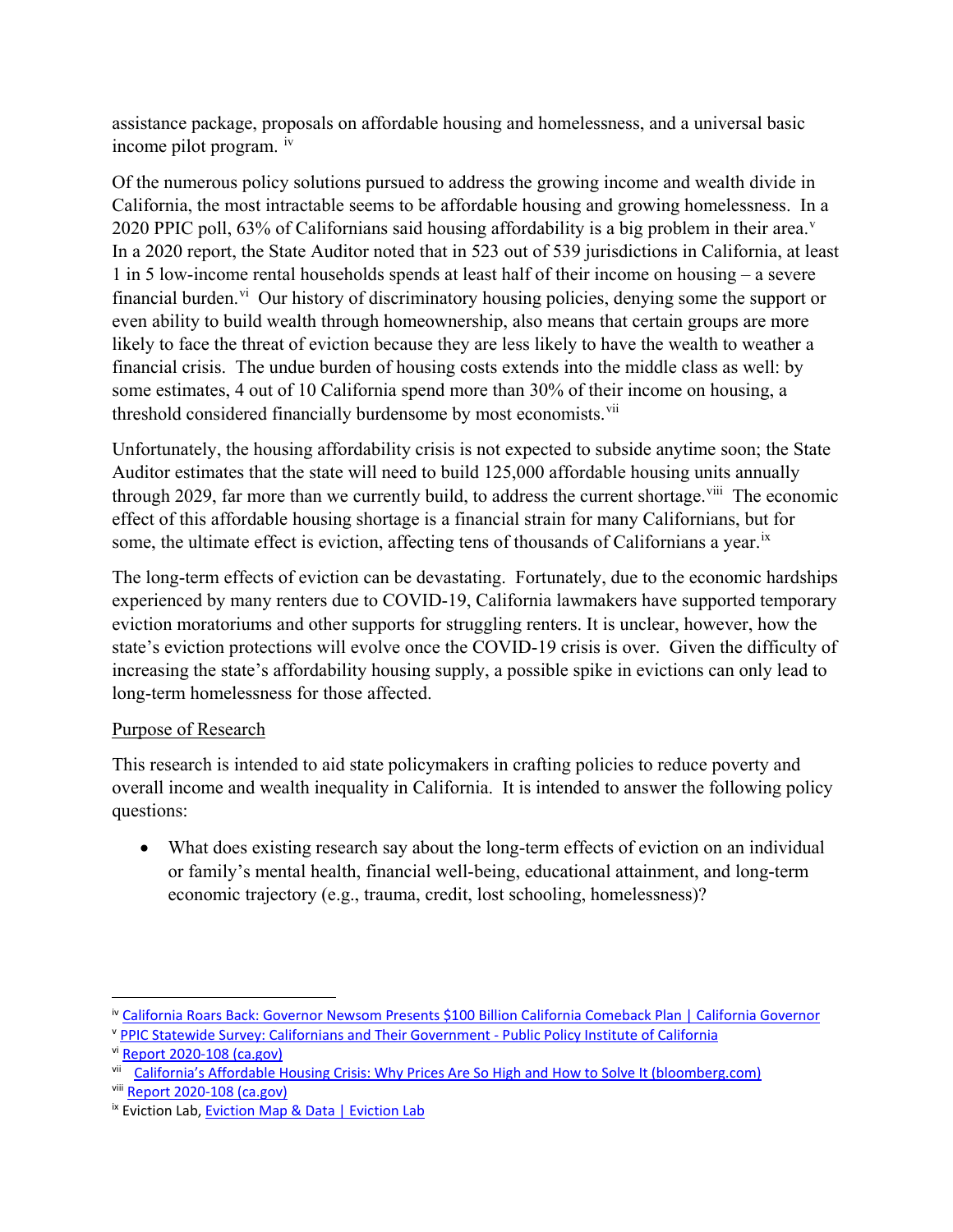- What does the research say about the effectiveness of eviction intervention programs (e.g., emergency rental assistance, pre-eviction filing mediation, etc.) in helping people avoid eviction?
- How much would successful eviction intervention programs save over time per household in avoided costs related to eviction and homelessness (i.e., how much would successful eviction intervention programs save the state in human services, health care, and other costs over time over time per household as compared to letting people become homeless and then having to help move people out of homelessness)?

How much would successful eviction intervention programs save per household in avoided costs related to eviction and homelessness to the family experiencing eviction; what are the costs and financial burdens imposed by eviction and experiencing homelessness?

- What do we know about CalWORKs' rental assistance program and its effectiveness in helping participants avoid eviction?
- What are policy implications of the findings to the above questions?

# Scope of Research

This project is one of several focused on informing state policy making as it relates to the policy implications of reducing inequality in California and improving the economic circumstances of California's lowest- and middle-income residents, in the long-term. The researcher or research team for this project will review and summarize existing research on eviction, its long-term effects on individuals and families, effective eviction intervention programs, and the long-term savings of effective eviction programs. They may also develop their own estimates of such savings. The researcher or research team may contact the appropriate state government entity to inquire about any evaluations of CalWORKS' rental assistance program. The researcher will also deduce the policy implications for California. Deliverables and Timeline

## Deliverables and Timeline

- 1. Participate in a planning call with legislative requesters and Center for California Studies staff, prior to beginning the project.
- 2. Provide preliminary drafts of the following to the Center for California Studies by August 15: a report and a two-page summary of findings and recommendations.
- 3. Respond to any comments or questions about the draft and provide a final report and twopage summary to the Center for California Studies by September 30.
- 4. Present research in Sacramento by the end of 2022, on a date mutually agreeable to both the researchers and the Faculty Research Fellows Program award recipient. (The Center can cover travel costs for faculty doing the presentation.)